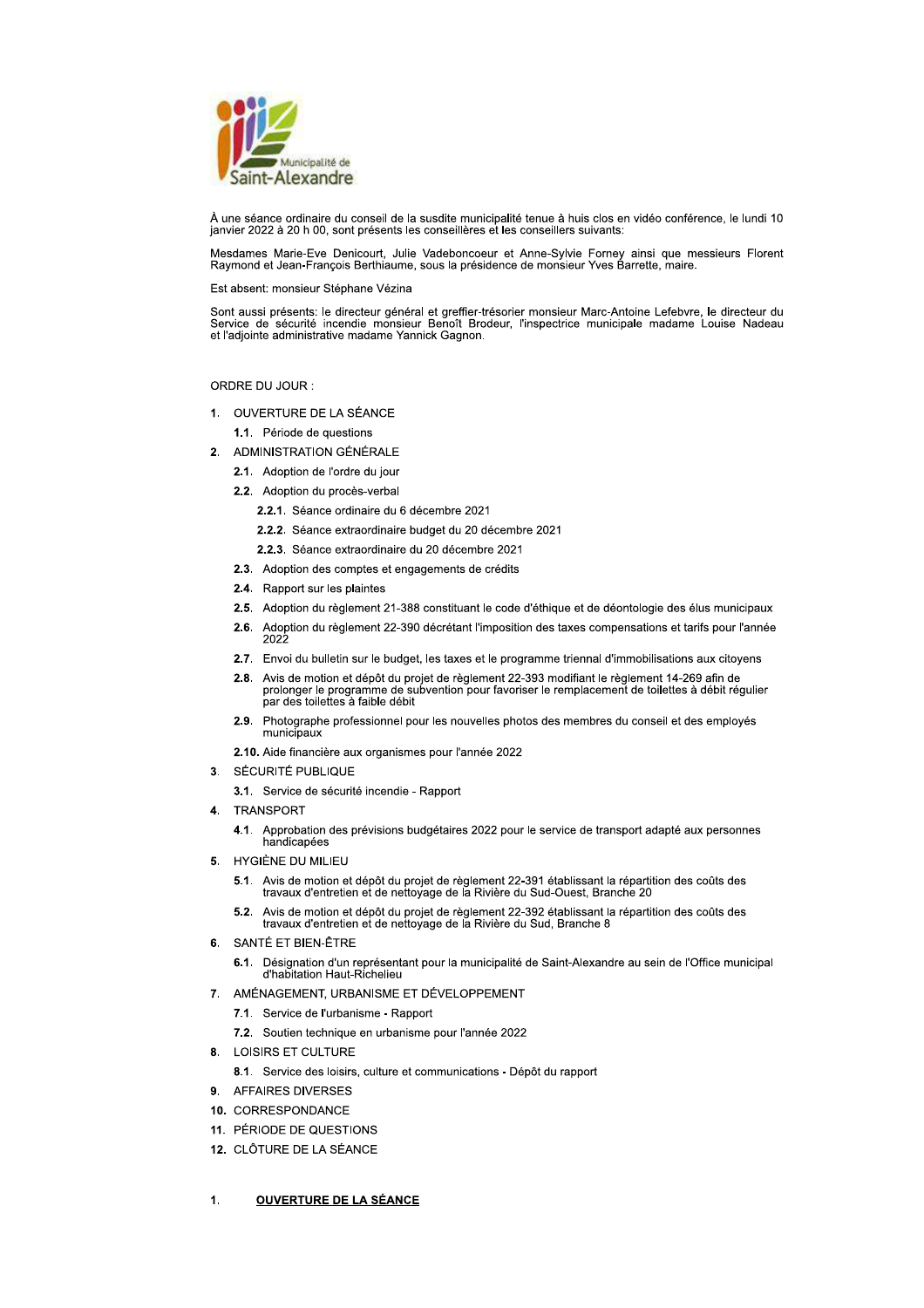Les membres présents à l'ouverture de la séance formant quorum, l'assemblée est déclarée régulièrement constituée par le maire, monsieur Yves Barrette à 20 h 00.

### Période de questions

Conformément aux dispositions de la loi, le maire invite les personnes présentes à poser des questions aux membres du conseil municipal. De plus, le public a été invité à présenter ses questions au conseil municipal, par é (poste, télécopieur, courriel ou livré à l'hôtel de ville).

Aucune question n'a été posée aux membres du conseil.

#### **ADMINISTRATION GÉNÉRALE**  $\overline{2}$

#### 22-01-01 Adoption de l'ordre du jour

Il est proposé par le conseiller Jean-Francois Berthiaume, appuyé par la conseillère Marie-Eve<br>Denicourt et unanimement résolu d'adopter l'ordre du jour, tout en gardant le point affaires diverses ouvert.

# Adoption du procès-verbal

#### 22-01-02 Séance ordinaire du 6 décembre 2021

CONSIDÉRANT QUE le procès-verbal a été transmis aux membres du conseil dans les délais prescrits pour qu'ils en fassent lecture ;

**CONSIDÉRANT QUE** les membres du conseil ont individuellement pris connaissance du procèsverbal de la séance ordinaire du 6 décembre 2021 ;

CONSIDÉRANT QUE ceux-ci renoncent à la lecture du procès-verbal :

EN CONSÉQUENCE, il est proposé par le conseiller Florent Raymond, appuyé par la conseillère<br>Anne-Sylvie Forney et résolu d'adopter le procès-verbal de la séance ordinaire du 6 décembre 2021 tel que rédigé.

Adoptée à l'unanimité

#### 22-01-03 Séance extraordinaire budget du 20 décembre 2021

CONSIDÉRANT QUE le procès-verbal a été transmis aux membres du conseil dans les délais prescrits pour qu'ils en fassent lecture ;

CONSIDÉRANT QUE les membres du conseil ont individuellement pris connaissance du procèsverbal de la séance extraordinaire budget du 20 décembre 2021 ;

CONSIDÉRANT QUE ceux-ci renoncent à la lecture du procès-verbal ;

EN CONSÉQUENCE, il est proposé par la conseillère Julie Vadeboncoeur, appuyée par la conseillère Marie-Eve Denicourt et résolu d'adopter le procès-verbal de la séance extraordinaire budget du 20 décembre 2021 tel que rédig

Adoptée à l'unanimité

#### 22-01-04 Séance extraordinaire du 20 décembre 2021

CONSIDÉRANT QUE le procès-verbal a été transmis aux membres du conseil dans les délais prescrits pour qu'ils en fassent lecture ;

CONSIDÉRANT QUE les membres du conseil ont individuellement pris connaissance du procès-<br>verbal de la séance extraordinaire du 20 décembre 2021 ;

CONSIDÉRANT QUE ceux-ci renoncent à la lecture du procès-verbal ;

EN CONSÉQUENCE, il est proposé par la conseillère Anne-Sylvie Forney, appuyée par le conseiller Florent Raymond et résolu d'adopter le procès-verbal de la séance extraordinaire du 20 décembre 2021 tel que rédigé.

Adoptée à l'unanimité

#### 22-01-05 Adoption des comptes et engagements de crédits

ATTENDU QUE le conseil municipal a pris connaissance de la liste des chèques émis, des virements bancaires effectués par la Municipalité ainsi que la liste des comptes à payer pour le mois de décembre 2021 et s'en déclare satisfait;

ATTENDU QU'il y a lieu de les accepter et d'autoriser le paiement de ces derniers;

EN CONSÉQUENCE, il est proposé par le conseiller Florent Raymond, appuyé par le conseiller Jean-François Berthiaume;

et résolu d'accepter la liste des comptes à payer ainsi que la liste des chèques émis et paiements<br>bancaires pour un total de 273 654,38 \$ et autorisation est donnée au directeur général et greffiertrésorier de payer lesdits comptes.

| Prélèvements automatiques | 4256 à 4288     | pour |
|---------------------------|-----------------|------|
| Chèques fournisseurs      | 82421 à 82485   | pour |
| Rémunération              | 502117 à 502177 | pour |

68 971,33 \$<br>163 571,95 \$<br>41 111,10 \$

Adoptée à l'unanimité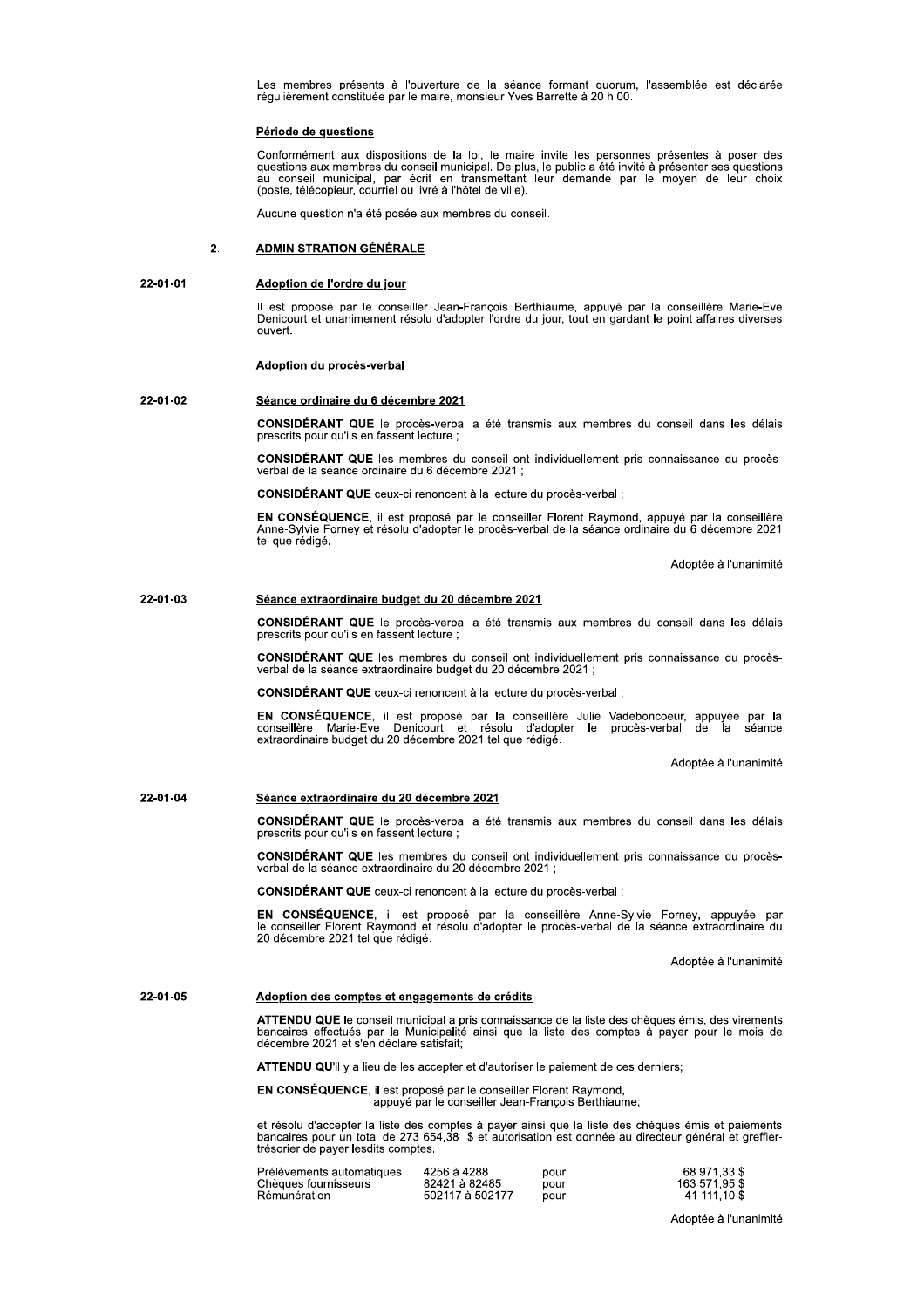### **Rapport sur les plaintes**

Le rapport des plaintes du mois de décembre 2021, totalisant trois (3) plaintes, est déposé devant le conseil.

22-01-06 Adoption du règlement 21-388 constituant le code d'éthique et de déontologie des élus municipaux

> ATTENDU QUE le conseil de la municipalité de Saint-Alexandre a adopté, le 5 février 2018, le Règlement numéro 18-329 constituant le code d'éthique et de déontologie des élus de la municipalité de Saint-Alexandre;

> ATTENDU QU'en vertu de l'article 13 de la Loi sur l'éthique et la déontologie en matière municipale (RLRQ, c. E-15.1.0.1, ci-après : la LEDMM), toute municipalité doit, avant le 1<sup>er</sup> mars qui suit toute<br>élection générale, adopter un code d'éthique et de déontologie révisé qui remplace celui en vigueur,<br>avec ou sans modi

ATTENDU QU'une élection générale s'est tenue le 7 novembre 2021 :

**ATTENDU** l'entrée en vigueur, le 5 novembre 2021, de la Loi modifiant la Loi sur les élections et les référendums dans les municipalités, la Loi sur l'éthique et la déontologie en matière municipale et diverses dispositio d'éthique et de déontologie des élus et des élues ;

ATTENDU QU'il y a lieu, en conséquence, d'adopter un code d'éthique et de déontologie des élus et

ATTENDU QUE les formalités prévues à la LEDMM, pour l'adoption d'un tel code révisé, ont été respectées

ATTENDU QUE le greffier-trésorier mentionne que le présent règlement a pour objet de prévoir les principales valeurs de la Municipalité en matière d'éthique et les règles déontologiques qui doivent guider la conduite d'une

ATTENDU QUE la Municipalité, ce qui inclut les membres de son conseil, adhère explicitement aux valeurs en matière d'éthique et aux règles déontologiques prévues à la LEDMM ainsi que dans le présent Code :

ATTENDU QUE l'éthique et la déontologie en matière municipale sont essentielles afin de maintenir<br>le lien de confiance entre la Municipalité et les citoyens ;

ATTENDU QU'une conduite conforme à l'éthique et à la déontologie municipale doit demeurer une préoccupation constante des membres du conseil afin d'assurer aux citoyens une gestion transparente, prudente, diligente et intè

ATTENDU QU'en appliquant les valeurs en matière d'éthique et en respectant les règles déontologiques prévues à ce Code, chaque membre du conseil est à même de bien remplir son rôle<br>en tant qu'élu municipal, d'assumer les responsabilités inhérentes à cette fonction et de répondre aux attentes des citovens :

ATTENDU QUE ce Code contient les obligations ainsi que les balises permettant d'orienter la conduite de chaque membre du conseil, tout en laissant le soin à ce dernier d'user de son jugement en fonction des valeurs y étant prévues :

ATTENDU QUE ce Code vise à identifier, prévenir et éviter les situations de conflit d'intérêts :

ATTENDU QUE tout manquement au Code peut entraîner des conséquences graves pour la Municipalité et les membres du conseil :

ATTENDU QU'il incombe à chaque membre du conseil de respecter ce Code pour s'assurer de rencontrer des standards élevés d'éthique et de déontologie en matière municipale

ATTENDU QU'un avis de motion du présent règlement a été dûment donné lors de la séance du conseil tenue le 15 novembre 2021:

ATTENDU QUE le règlement a été dûment déposé lors de la séance du conseil tenue le 15 novembre 2021

ATTENDU QU'UN avis public contenant le résumé du règlement, la mention de la date, de l'heure et du lieu de la séance où est prévue l'adoption du règlement, a été publié le 13 décembre 2021 conformément à la loi ;

EN CONSÉQUENCE, il est proposé par la conseillère Marie-Eve Denicourt, appuyée par la<br>conseillère Julie Vadeboncoeur et résolu d'adopter le Règlement numéro 21-388 constituant le Code d'éthique et de déontologie des élus et des élues de la municipalité de Saint-Alexandre.

Adoptée à l'unanimité

22-01-07

### Adoption du règlement 22-390 décrétant l'imposition des taxes compensations et tarifs pour l'année 2022

CONSIDÉRANT QUE le conseil municipal de Saint-Alexandre a adopté le budget de l'exercice financier 2022 en date du 20 décembre 2021 ;

CONSIDÉRANT QU'un avis de motion a été donné et un projet du présent règlement a été déposé lors de la séance extraordinaire du 20 décembre 2021 ;

CONSIDÉRANT QU'il y a lieu d'imposer et de prélever, dans les dates limites fixées par les lois, par voie de taxation directe sur les biens imposables du territoire de la municipalité, toute somme nécessaire pour s'acquitt spécial quelconque dans les limites de ses attributions:

CONSIDÉRANT QU'afin de se procurer les sommes nécessaires pour réaliser ces prévisions budgétaires, il est requis de décréter par règlement les différentes taxes et tarifs ainsi que leur mode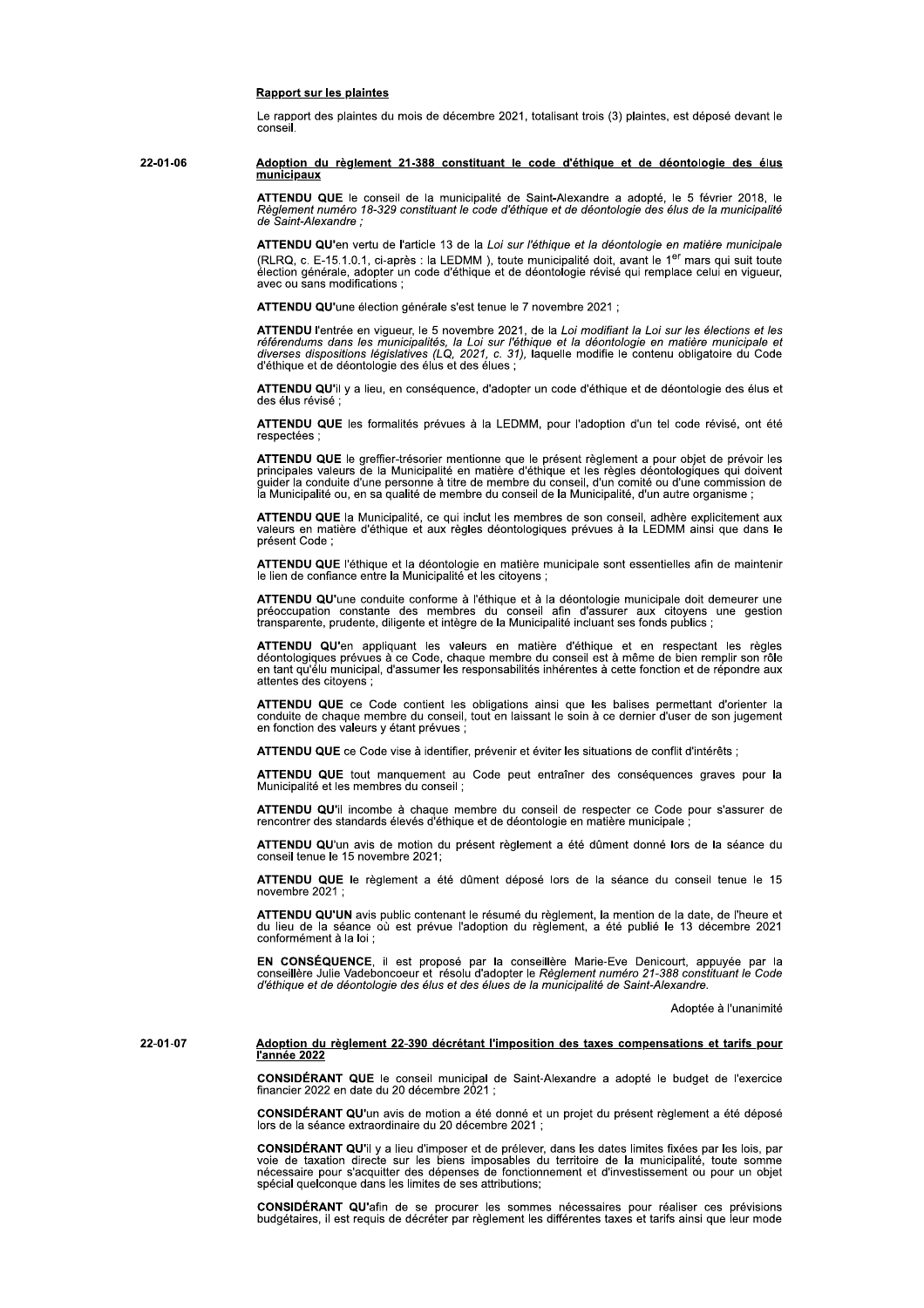de paiement pour l'année 2022 :

CONSIDÉRANT les dispositions de la Loi sur la fiscalité municipale, RLRQ, c.F-2.1 relatives à la possibilité d'imposer différents taux de taxe foncière générale en fonction des catégories d'immeubles;

CONSIDÉRANT QU'en vertu de l'article 988 du code municipal, toutes taxes sont imposées par règlement ou procès-verbal, sauf dans les cas autrement réglés.;

CONSIDÉRANT les pouvoirs de tarification édictés en vertu des articles 244.1 et suivants de la Loi sur la fiscalité municipale, RLRQ, c.F-2.1;

**CONSIDÉRANT QU'en** vertu de l'article 252 de la Loi sur la fiscalité municipale, les règles applicables au nombre de versements de taxes, peuvent être règlementées;

EN CONSÉQUENCE, il est proposé par le conseiller Jean-François Berthiaume, appuyé par le conseiller Florent Raymond et résolu d'adopter le Règlement numéro 22-390 décrétant l'imposition des taxes, compensations et tarifs p

Adoptée à l'unanimité

#### 22-01-08 Envoi du bulletin sur le budget, les taxes et le programme triennal d'immobilisations aux citovens

Il est proposé par le conseiller Jean-François Berthiaume, appuyé par la conseillère Julie<br>Vadeboncoeur et résolu d'autoriser l'envoi du bulletin sur le budget et les taxes ainsi que le plan triennal d'immobilisations 2022-2024 aux citoyens en couleurs.

Adoptée à l'unanimité

# <u>Avis de motion et dépôt du projet de règlement 22-393 modifiant le règlement 14-269 afin de prodonger le programme de subvention pour favoriser le remplacement de toilettes à débit<br>régulier par des toilettes à faible débi</u> Avis & dépôt

Avis de motion est par la présente donnée par la conseillère Marie-Eve Denicourt qu'un règlement sera soumis à ce conseil à sa prochaine séance ou à une séance subséquente afin de modifier le règlement 14-269 afin de prolo

Conformément aux dispositions de l'article 445 du Code municipal du Québec, la conseillère Marie-<br>Eve Denicourt dépose une copie du projet de règlement 22-393 modifiant le règlement 14-269 afin de prolonger le programme de subvention pour favoriser le remplacement de toilettes à débit régulier par des toilettes à faible débit.

#### 22-01-09 Photographe professionnel pour les nouvelles photos des membres du conseil et des emplovés municipaux

Il est proposé par le conseiller Jean-François Berthiaume, appuyé par le conseiller Florent<br>Raymond et résolu d'engager Kalie Photographie pour la prise de photos des membres du conseil<br>municipal de Saint-Alexandre 2021-20

Adoptée à l'unanimité

#### 22-01-10 Aide financière aux organismes pour l'année 2022

CONSIDÉRANT QUE le conseil municipal de Saint-Alexandre a reçu des demandes d'aide financière des différents organismes du milieu pour l'année 2022

CONSIDÉRANT QUE le conseil municipal de Saint-Alexandre veut introduire une procédure de reddition de comptes pour assurer une saine gestion de ses finances publiques ;

EN CONSÉQUENCE, il est proposé par la conseillère Anne-Sylvie Forney, appuyée par la conseillère Julie Vadeboncoeur et résolu

D'accorder les subventions aux organismes suivants : Fabrique de Saint-Alexandre (10 000\$), Club de l'Âge d'or (5 000\$), Centre d'entraide régionale d'Henryville (3 000\$), Centre de la Petite Enfance<br>Le Champ des rêves (1 (8 000\$) et l'École de Saint-Alexandre (10 000\$)

DE procéder au versement de l'aide financière en deux versements ;

QUE le premier versement soit effectué en février et que le deuxième versement soit fait une fois la reddition de comptes acceptée.

Adoptée à l'unanimité

#### **SÉCURITÉ PUBLIQUE**  $3.$

### Service de sécurité incendie - Rapport

Monsieur Benoît Brodeur, directeur SSI présente son rapport du mois de décembre 2021 représentant les sorties suivantes:

- 4 appels incendies;
- · 9 appels premiers répondants.

#### 4. **TRANSPORT**

22-01-11

Approbation des prévisions budgétaires 2022 pour le service de transport adapté aux personnes handicapées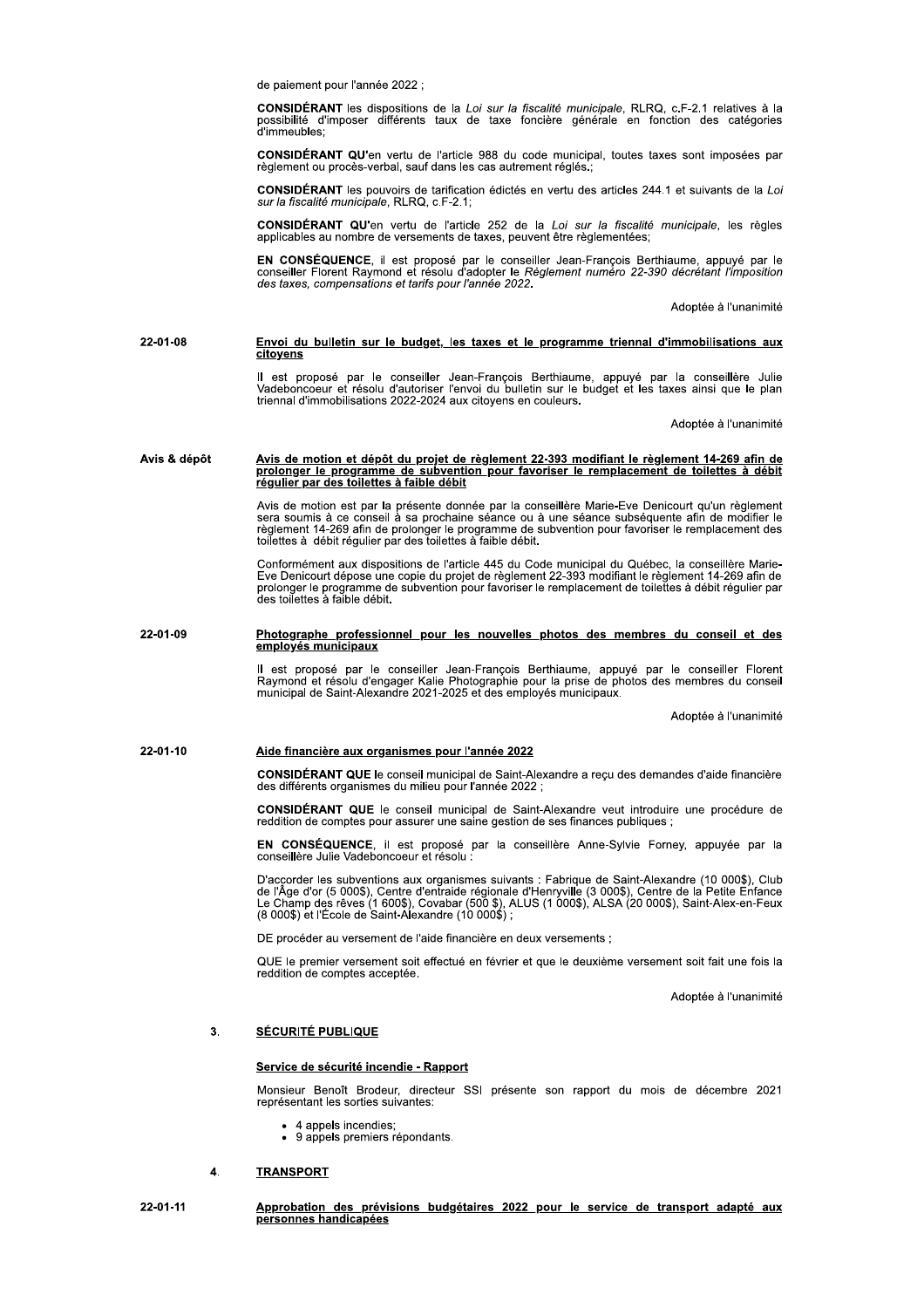CONSIDÉRANT QUE le ministère des Transports du Québec oblige toutes les municipalités du<br>Québec à offrir un service de transport adapté pour les personnes handicapées résidant sur leur territoire:

CONSIDÉRANT les prévisions budgétaires 2022 soumises par l'organisme mandataire, soit la Ville de Saint-Jean-sur-Richelieu, à l'égard du service de transport adapté aux personnes handicapées;

CONSIDÉRANT QUE ces prévisions fixent à 8 281 \$ la contribution financière à être versée par la municipalité de Saint-Alexandre pour le transport adapté aux personnes handicapées;

EN CONSÉQUENCE, il est proposé par le conseiller Jean-François Berthiaume, appuyé par la conseillère Marie-Eve Denicourt et résolu:

Que la municipalité de Saint-Alexandre nomme la Ville de Saint-Jean-sur-Richelieu en tant<br>qu'organisme mandataire pour l'année 2022;

Que soient approuvées, telles que soumises, la grille tarifaire et les prévisions budgétaires du service de transport adapté aux personnes handicapées du Haut-Richelieu, lesquelles fixent à 8 281 \$ la contribution financiè paiement.

Adoptée à l'unanimité

#### 5. **HYGIÈNE DU MILIEU**

Avis & dépôt Avis de motion et dépôt du projet de règlement 22-391 établissant la répartition des coûts des travaux d'entretien et de nettoyage de la Rivière du Sud-Ouest, Branche 20

> Avis de motion est par la présente donnée par la conseillère Julie Vadeboncoeur qu'un règlement sera soumis à ce conseil à sa prochaine séance ou à une séance subséquente afin répartir les coûts des travaux d'entretien et de nettoyage de la rivière du Sud-Ouest, branche 20.

> Conformément aux dispositions de l'article 445 du Code municipal du Québec, la conseillère Julie Vadeboncoeur dépose une copie du projet de règlement 22-391 établissant la répartition des coûts des travaux d'entretien et d

# <u>Avis de motion et dépôt du projet de règlement 22-392 établissant la répartition des coûts des</u><br>travaux d'entretien et de nettoyage de la Rivière du Sud, Branche 8 Avis & dépôt

Avis de motion est par la présente donnée par le conseiller Jean-François Berthiaume qu'un règlement sera soumis à ce conseil à sa prochaine séance ou à une séance subséquente afin<br>répartir les coûts des travaux d'entretie

Conformément aux dispositions de l'article 445 du Code municipal du Québec, le conseiller Jean-François Berthiaume dépose une copie du projet de règlement 22-392 établissant la répartition des<br>coûts des travaux d'entretien et de nettoyage de la rivière du Sud, branche 8.

#### ĥ. **SANTÉ ET BIEN-ÊTRE**

### 22-01-12 Désignation d'un représentant pour la municipalité de Saint-Alexandre au sein de l'Office<br>municipal d'habitation Haut-Richelieu

CONSIDÉRANT QUE la municipalité de Saint-Alexandre doit désigner un représentant pour siéger au conseil d'administration de l'Office municipal d'habitation Haut-Richelieu ;

CONSIDÉRANT QUE monsieur Réjean Messier a mentionné qu'il ne voulait pas renouveler son mandat de représentant de la municipalité de Saint-Alexandre au sein de l'Office municipal d'habitation Haut-Richelieu et qu'un nouveau représentant doit être nommé à la suite de ce départ ;

EN CONSÉQUENCE, il est proposé par le conseiller Florent Raymond, appuyé par la conseillère<br>Marie-Eve Denicourt et résolu de désigner monsieur Stéphane Vézina comme représentant de la Municipalité de Saint-Alexandre au sein du conseil d'administration de l'Office municipal d'habitation Haut-Richelieu.

Adoptée à l'unanimité

#### $\overline{7}$ <u>AMÉNAGEMENT, URBANISME ET DÉVELOPPEMENT</u>

### Service de l'urbanisme - Rapport

Le rapport des permis du mois de décembre 2021, émis par Louise Nadeau, inspectrice, totalisant neuf (9) permis est déposé au conseil.

#### 22-01-13 Soutien technique en urbanisme pour l'année 2022

Il est proposé par la conseillère Anne-Sylvie Forney, appuyée par la conseillère Marie-Eve<br>Denicourt et résolu de procéder à l'achat d'une banque d'heures de 20 heures auprès de Philippe<br>Meunier et Associée afin d'assister

Adoptée à l'unanimité

#### $\mathbf{R}$ **LOISIRS ET CULTURE**

## Service des loisirs, culture et communications - Dépôt du rapport

Dépôt du rapport du Service des loisirs, de la culture et des communications présenté par le directeur général et greffier-trésorier monsieur Marc-Antoine Lefebvre.